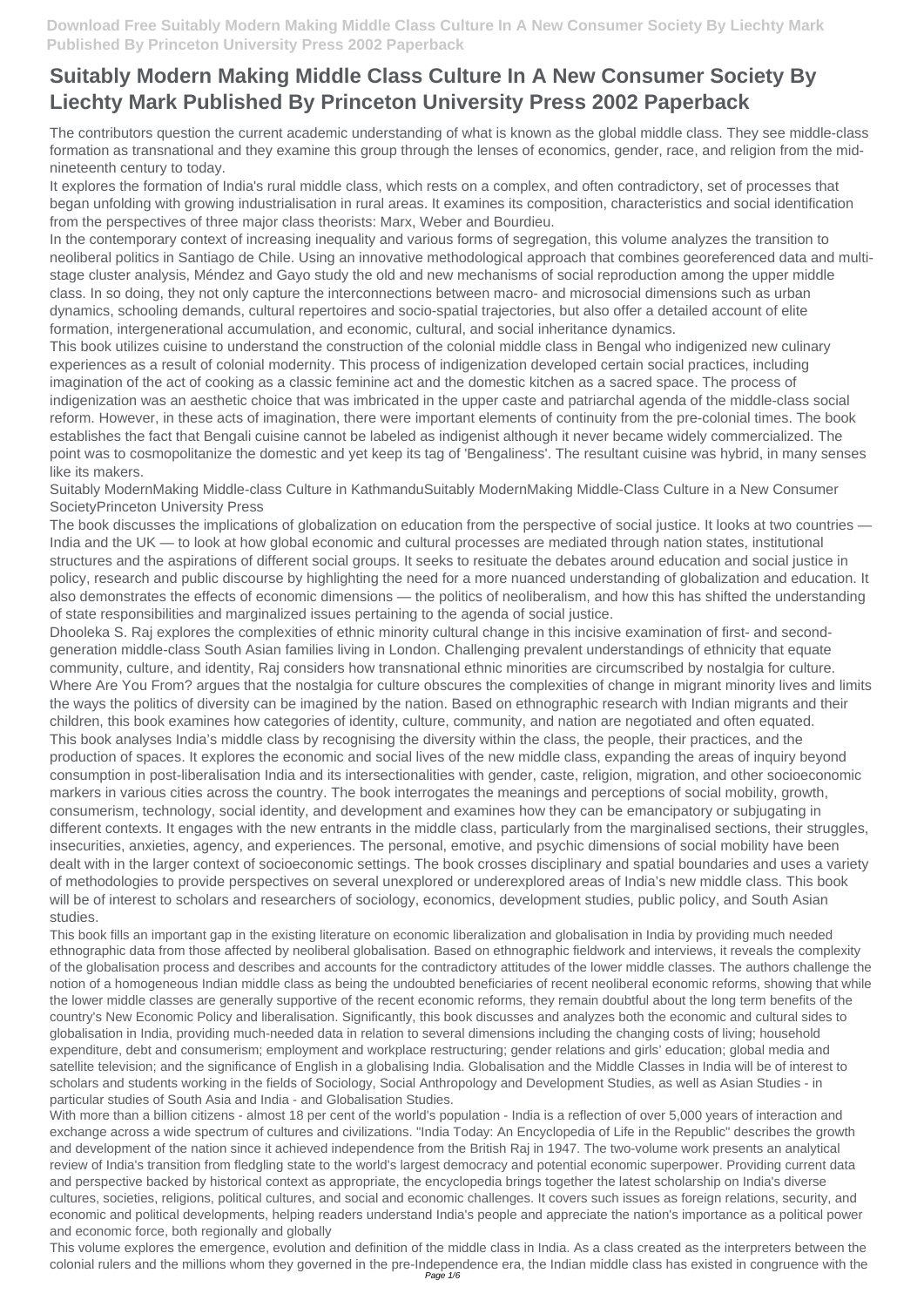state, occupying vital positions in state administration. Since Independence, this middle class underwent major sociological change as they live independent of the state, which affected their social, economic and political position, reaping benefits of liberalisation and globalisation through education and employment. An otherwise internally differentiated and heterogeneous group, the new Indian middle class often unifies itself to shape socio-political discourse that affects politics and policymaking, from domestic to international affairs. This volume analyses this class phenomenon through a close study of a new metropolitan middle class in India – the software professionals, emblematic of the 'new India'. It discusses this emerging class as a political category and their engagements with the state, democracy, political parties, issues of gender, basic necessities and social justice. Further, it discusses their social action and 'middle class activism' for issues such as environment, cleanliness and corruption, particularly highlighting its presence in the private sector and electronic media. A fresh perspective on India's political milieu, this volume will be of interest to scholars and researchers of sociology, modern Indian history, political science, economics and South Asia studies.

Patterns of Middle Class Consumption in India and China explores the complex history and sociology of the middle class from a comparative perspective. It has papers written by sociologists, anthropologists and political scientists rather than economists, so the emphasis is on cultural shifts rather than economic statistics.The major contribution of this volume is that these two emerging powers of Asia are not, as is usual, compared to the West, but with each other. Considering that these two societies have so much in common in scale, civilization history and as emerging economies, the book is timely. The focus of the book is on the social and political implications of the new consumption patterns among the middle classes of India and China in the context of economic growth, liberalization of markets and globalization. Reflecting upon and critically engaging with the traditional sociological notions on which definitions of the middle class have been based, the book analyzes the intermingling of these notions with new attitudes in the wake of the consumer revolution. More specifically, an entire gamut of aspects of the consumer culture have been explored-tourism, leisure activities and the entertainment industry (art, Karaoke and soap operas)—as well as the consumption of experiences through these. It is argued that these phenomena have particular Indian and Chinese incarnations, which need to be analyzed in a manner that does not privilege a limited western experience of globalization. With its fresh insights and perspectives, the book will appeal to students of anthropology, sociology, political science, media studies and cultural studies. It will also be useful for market research professionals.

This book examines the complexities of lifestyles of the upwardly mobile middle classes in India in the context of economic liberalisation in the new millennium, by analysing new social formations and aspirations, modes of consumption and ways of being in contemporary urban India. Rich in ethnographic material, the work is based on empirical case-studies, research material, and illustrations. Offering a model of how urban cosmopolitan India might be studied and understood in a transnational and transcultural context, the book takes the reader through three panoramic landscapes: new 'world-class' real estate advertising, a unique religious leisure site — the Akshardham Cultural Complex, and the world of themed weddings and beauty/wellness, all responses to India's new middle classes' tryst with cosmopolitanism. The work will be of particular interest to scholars and researchers in sociology, South Asian studies, media studies, anthropology and urban studies as also those interested in religion, performance and rituals, diaspora, globalisation and transnational migration.

?This volume challenges the concept of the 'new African middle class' with new theoretical and empirical insights into the changing lives in Sub-Saharan Africa. Diverse middle classes are on the rise, but models of class based on experiences from other regions of the world cannot be easily transferred to the African continent. Empirical contributions, drawn from a diverse range of contexts, address both African histories of class formation and the political roles of the

Urban India is undergoing a rapid transformation, which also encompasses the educational sector. Since 1991, this important new market in private English-medium schools, along with an explosion of private coaching centres, has transformed the lives of children and their families, as the attainment of the best education nurtures the aspirations of a growing number of Indian citizens. Set in urban Kerala, the book discusses changing educational landscapes in the South Indian city of Kochi, a local hub for trade, tourism, and cosmopolitan middle-class lifestyles. Based on extensive ethnographic fieldwork, the author examines the way education features as a major way the transformation of the city, and India in general, are experienced and envisaged by upwardly-mobile residents. Schooling is shown to play a major role in urban lifestyles, with increased privatisation representing a response to the educational strategies of a growing and heterogeneous middle class, whose educational choices reflect broader projects of class formation within the context of religious and caste diversity particular to the region. This path-breaking new study of a changing Indian middle class and new relationships with educational institutions contributes to the growing body of work on the experiences and meanings of schooling for youths, their parents, and the wider community and thereby adds a unique, anthropologically informed, perspective to South Asian studies, urban studies and the study of education.

The Oxford Handbook of the History of Consumption offers a timely overview of how our understanding of consumption in history has changed in the last generation.

Kalighat is said to be the oldest and most potent Hindu pilgrimage site in the city of Kolkata (formerly Calcutta). It is home to the dark goddess Kali in her ferocious form and attracts thousands of worshipers a day, many sacrificing goats at her feet. In The Making of a Modern Temple and a Hindu City, Deonnie Moodie examines the ways middle-class authors, judges, and activists have worked to modernize Kalighat over the past long century. Rather than being rejected or becoming obsolete with the arrival of British colonialism and its accompanying iconoclastic Protestant ideals, the temple became a medium through which middle-class Hindus could produce and publicize their modernity, as well as the modernity of their city and nation. That trend continued and even strengthened in the wake of India's economic liberalization in the 1990s. Kalighat is a superb example of the ways Hindus work to modernize India while also Indianizing modernity through Hinduism's material forms. Moodie explores both middle-class efforts to modernize Kalighat and the lower class's resistance to those efforts. Conflict between class groups throws into high relief the various roles the temple plays in peoples' lives, and explains why the modernizers have struggled to bring their plans to fruition. The Making of a Modern Temple and a Hindu City is the first scholarly work to juxtapose and analyze processes of historiographical, institutional, and physical modernization of a Hindu temple.

With respect to the developing and threshold economies, it is no longer the poor who are the only focus of media

attention. Today, the new middle classes are about to take centre stage, too. With their lifestyles and attitudes, the new middle classes are considered to be both the products as well as the promoters of globalization. They are a highly heterogeneousgroup in socio-economicterms as well as in habits 1 and preferences, including their societal role as consumers and citizens. The ?rst wave of scholarly and political attention can be traced back to the mid-nineties. The focal point was surprise and unease about indubitable symptoms of consumerism which, until then had been seen as a characteristic of the richest western societies. However, since the nineties, consumerism has run rampant in velopingcountriestoo.Thishasparticularlybeennotedwithrespecttotheemerging middle classes in South East Asia. The "will to consume seemed inexhaustible, and appetites insatiable. This rage to consume [...] was both celebrated and feared by political leadersand other social/moralgatekeepers,who beganto condemnthe p- cess as 'Westernization' and even 'westoxi?cation"' (Chua 2000: xii). Ever since, the debate about the lifestyles of the new middle classes and their role in society has gained momentum.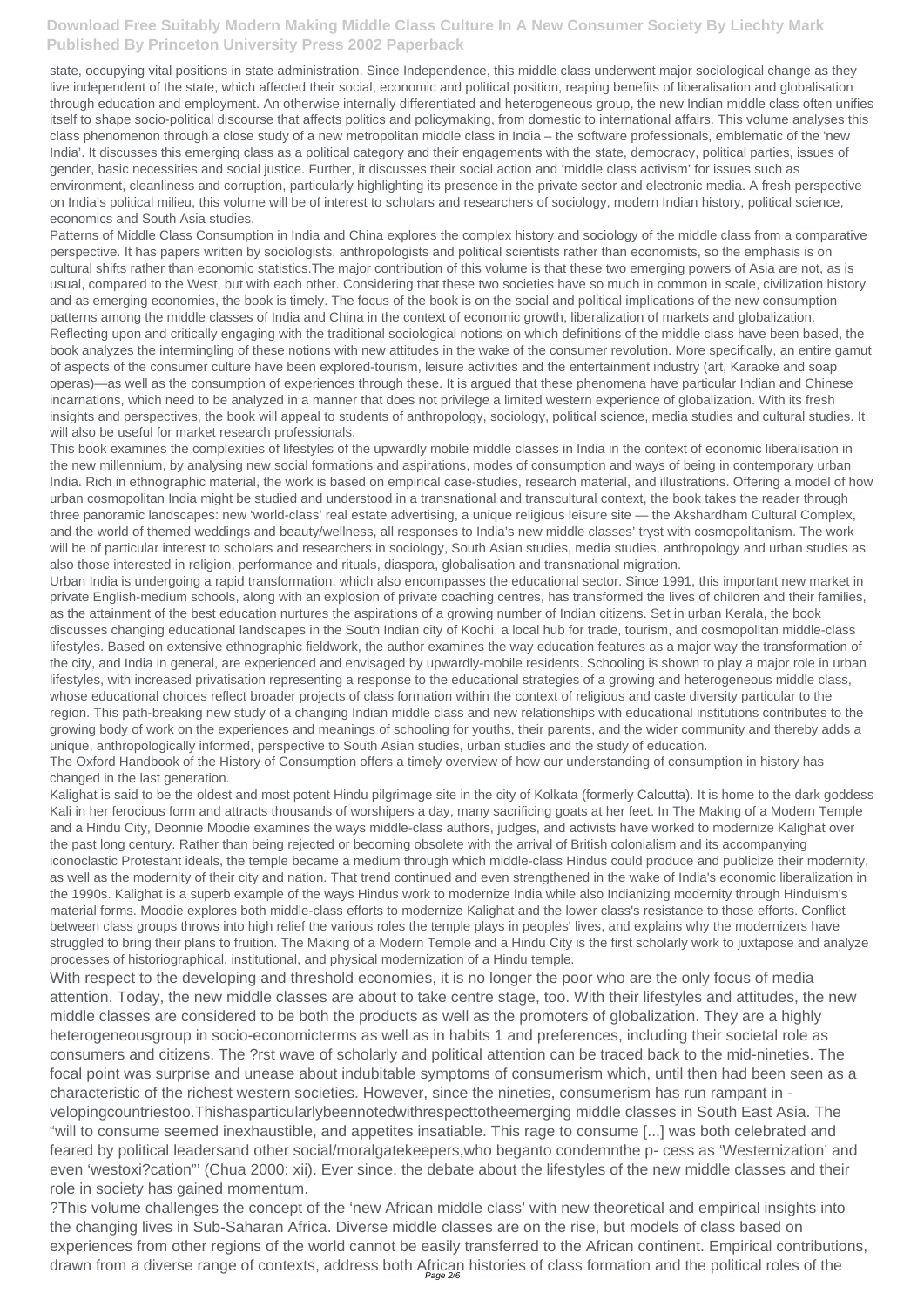continent's middle classes, and also examine the important interdependencies that cut across inter-generational, urbanrural and class divides. This thought-provoking book argues emphatically for a revision of common notions of the 'middle class', and for the inclusion of insights 'from the South' into the global debate on class. Middle Classes in Africa will be of interest to students and scholars across a range of disciplines, as well as NGOs and policy makers with an interest in African societies.

Tidings of a shrinking middle class in one part of the world and its expansion in another absorb our attention, but seldom do we question the category itself. We Have Never Been Middle Class proposes that the middle class is an ideology. Tracing this ideology up to the age of financialisation, it exposes the fallacy in the belief that we can all ascend or descend as a result of our aspirational and precautionary investments in property and education. Ethnographic accounts from Germany, Israel, the United States and elsewhere illustrate how this belief orients us, in our private lives as much as in our politics, toward accumulation-enhancing yet self-undermining goals. This meshing of anthropology and critical theory elucidates capitalism by way of its archetypal actors.

This collection of essays explores contemporary reflections on interactions between gender and culture. The 11 contributions focus on varied dimensions of popular culture that define, interpret, validate, interrogate and rupture gender conventions. There are discussions on how children react to gender expectations and how this reaction is reflected in their activities like drawing and games. There are also investigations of films, female bodybuilding in the USA, transgender identity in Greek and Indian mythology, and women breaking glass ceilings and pioneering social movements in developing countries like India. Specific chapters are devoted to British TV series and Hindi films that address issues related to masculinity. Essays on challenges that women face in the corporate world and the real world of social inequalities, especially in developing countries, give this volume rich thematic diversity. The collection will be of interest to literary critics, film critics, gender studies scholars, and poets.

Seoul, as one of Asia's rising global cities, has been a place where enormous changes in politics, industry, and culture have taken place over the last five decades. This book explores the new urbanism in Seoul from the perspective of global political economy, focusing on the contexts in which the city has witnessed the transformation of its population structure, such as the rise of the global urban middle class and the city's increased nodal function in commodity chains. The burgeoning signs of Seoul's status as a global city are discussed in terms of transnational tourism and the frequency of study abroad, the immigrant community, and cross-border cultural flows. Examining the labour structures within the city, economic growth policy, the role of advanced information technology, and neoliberal urban development, the authors also examine the local response in the city to its emerging status. A study of the development of the Korean capital and its deep embeddedness in the world economy, Seoul, Korea's Global City will appeal to scholars of sociology, geography and economics with interests in political economy, urban studies and Asian studies.

This pioneering book presents a history and ethnography of adventure comic books for young people in India with a particular focus on vernacular superheroism. It chronicles popular and youth culture in the subcontinent from the midtwentieth century to the contemporary era dominated by creative audio-video-digital outlets. The authors highlight early precedents in adventures set by the avuncular detective Chacha Chaudhary with his 'faster than a computer brain', the forays of the film veteran Amitabh Bachchan's superheroic alter ego called Supremo, the Protectors of Earth and Mankind (P.O.E.M.), along with the exploits of key comic book characters, such as Nagraj, Super Commando Dhruv, Parmanu, Doga, Shakti and Chandika. The book considers how pulp literature, western comics, television programmes, technological developments and major space ventures sparked a thirst for extraterrestrial action and how these laid the grounds for vernacular ventures in the Indian superhero comics genre. It contains descriptions, textual and contextual analyses, excerpts of interviews with comic book creators, producers, retailers and distributers, together with the views, dreams and fantasies of young readers of adventure comics. These narratives touch upon special powers, superintelligence, phenomenal technologies, justice, vengeance, geopolitics, romance, sex and the amazing potentials of masked identities enabled by navigation of the internet. With its lucid style and rich illustrations, this book will be essential reading for scholars and researchers of popular and visual cultures, comics studies, literature, media and cultural studies, social anthropology and sociology, and South Asian studies.

Suitably Modern traces the growth of a new middle class in Kathmandu as urban Nepalis harness the modern cultural resources of mass media and consumer goods to build modern identities and pioneer a new sociocultural space in one of

the world's "least developed countries." Since Nepal's "opening" in the 1950s, a new urban population of bureaucrats, service personnel, small business owners, and others have worked to make a space between Kathmandu's old (and still privileged) elites and its large (and growing) urban poor. Mark Liechty looks at the cultural practices of this new middle class, examining such phenomena as cinema and video viewing, popular music, film magazines, local fashion systems, and advertising. He explores three interactive and mutually constitutive ethnographic terrains: a burgeoning local consumer culture, a growing mass-mediated popular imagination, and a recently emerging youth culture. He shows how an array of local cultural narratives--stories of honor, value, prestige, and piety--flow in and around global narratives of "progress," modernity, and consumer fulfillment. Urban Nepalis simultaneously adopt and critique these narrative strands, braiding them into local middle-class cultural life. Building on both Marxian and Weberian understandings of class, this study moves beyond them to describe the lived experience of "middle classness"--how class is actually produced and reproduced in everyday practice. It considers how people speak and act themselves into cultural existence, carving out real and conceptual spaces in which to produce class culture. This key new book gathers together the latest research results from renowned Chinese scholars who have comprehensively examined the formation of China's middle class. The coverage takes in key background issues, socioeconomic status and sociopolitical functions, the definition, values, social attitudes, income and consumption Page 3/6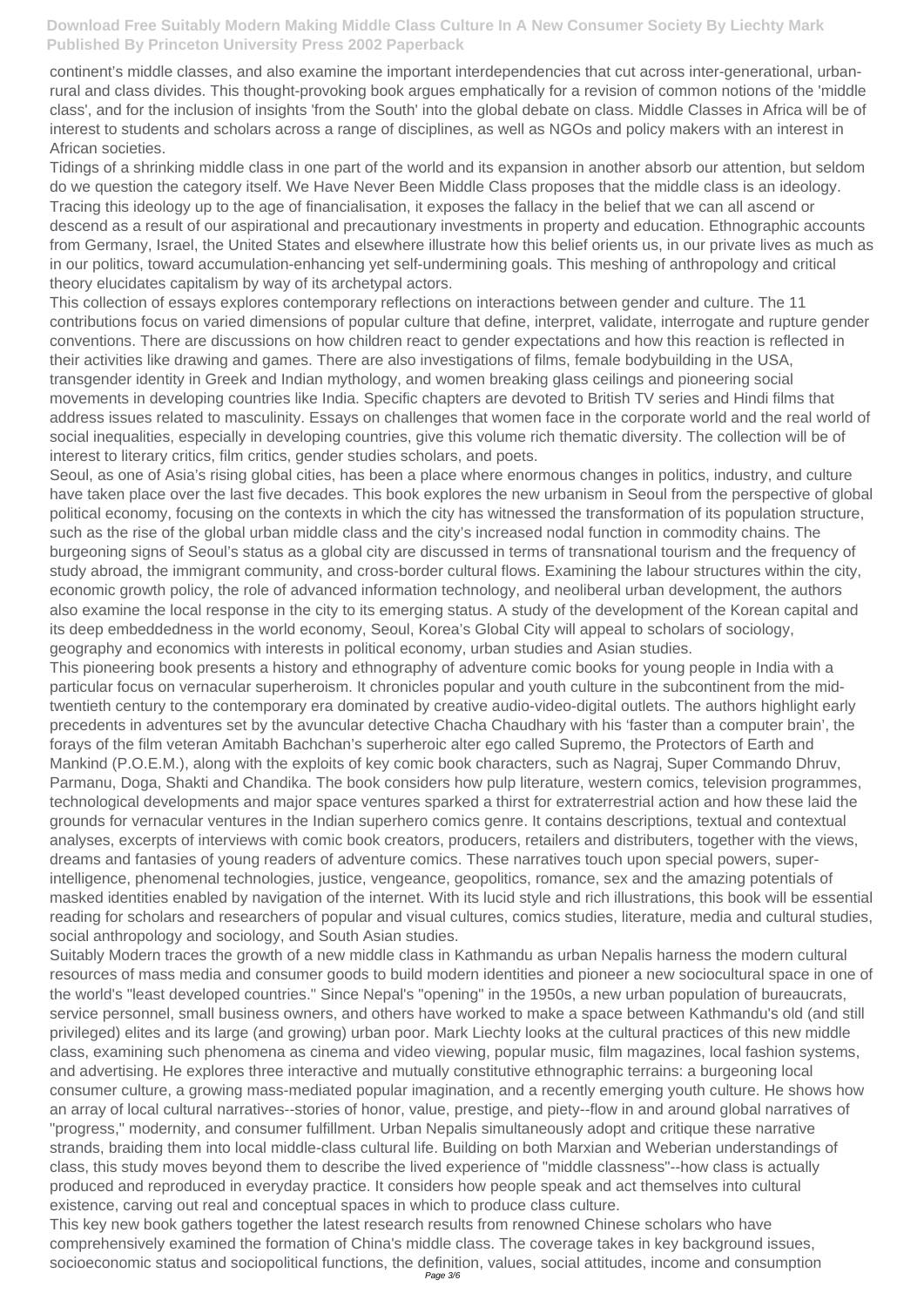#### characteristics of China's rapidly expanding middle class.

Hailed as the beneficiary, driving force and result of globalisation, India's middle-class is puzzling in its diversity, as a multitude of traditions, social formations and political constellations manifest contribute to this project. This book looks at Indian middle-class lifestyles through a number of case studies, ranging from a historical account detailing the making of a savvy middle-class consumer in the late colonial period, to saving clubs among women in Delhi's upmarket colonies and the dilemmas of entrepreneurial families in Tamil Nadu's industrial towns. The book pays tribute to the diversity of regional, caste, rural and urban origins that shape middle- class lifestyles in contemporary India and highlights common themes, such as the quest for upward mobility, common consumption practices, the importance of family values, gender relations and educational trajectories. It unpacks the notion that the Indian middle-class can be understood in terms of public performances, surveys and economic markers, and emphasises how the study of middle-class culture needs to be based on detailed studies, as everyday practices and private lives create the distinctive sub-cultures and cultural politics that characterise the Indian middle class today. With its focus on private domains middleclassness appears as a carefully orchestrated and complex way of life and presents a fascinating way to understand South Asian cultures and communities through the prism of social class.

Since the late 1970s, China's move towards neoliberalism has made it not only one of the world's fastest growing economies, but also one of the most polarised states. This economic, social and political transformation has led to the emergence of a new Chinese middle class, and understanding the development and the role of this new social group is crucial to understanding contemporary Chinese society. Investigating the new politics of the middle class in China, this book addresses three major questions. First, how does the Chinese state deal with problems of national sovereignty and political representation to create the middle class both as a legitimate category of the people and as an ideal norm of citizenship? Second, how does the recognition of the middle class norm take place in the practice of everyday life? Finally, what kind of risks does the politics of the middle class generate not only for middle class subjects but also for the disenfranchised? In answering these questions, this book examines a set of practices, bodies of knowledge, measures, and institutions that aim to manage, govern, control, and orient the behaviours, gestures, and thoughts of Chinese citizens. This investigation contributes not only to the understanding of the Chinese middle class society but also to the scholarly debate over the relationship between governmental apparatuses, subjectification, and lifebuilding. Drawing on ethnographic information, historical archives, and the media, this book will be of great interest to students and scholars working in the fields of Chinese studies, Chinese politics, ethnic studies and urban studies, as well as those interested in culture, society, class and welfare.

This book is an extensive and thorough exploration of the ways in which the middle class in India select their spouse. Using the prism of matchmaking, this book critically unpacks the concept of the 'modern' and traces the importance of moralities and values in the making of middle class identities, by bringing to the fore intersections and dynamics of caste, class, gender, and neoliberalism. The author discusses a range of issues: romantic relationships among youth, use of online technology and of professional services like matrimonial agencies and detective agencies, encounters of love and heartbreak, impact of experiences of pain and humiliation on spouse-selection, and the involvement of family in matchmaking. Based on this comprehensive account, she elucidates how the categories of 'love' and 'arranged' marriages fall short of explaining, in its entirety and essence, the contemporary process of spouse-selection in urban India. Though the ethnographic research has been conducted in India, this book is of relevance to social scientists studying matchmaking practices, youth cultures, modernity and the middle class in other societies, particularly in parts of Asia. While being based on thorough scholarship, the book is written in accessible language to appeal to a larger audience.

A paradoxical situation emerged at the turn of the twenty-first century: the dramatic upscaling of the suburban American dream even as the possibilities for achieving and maintaining it diminished. Having fled to the suburbs in search of affordable homes, open space, and better schools, city-raised parents found their modest homes eclipsed by McMansions, local schools and roads overburdened and underfunded, and their ability to keep up with the pressures of extravagant consumerism increasingly tenuous. How do class anxieties play out amid such disconcerting cultural, political, and economic changes? In this incisive ethnography set in a New Jersey suburb outside New York City, Rachel Heiman takes us into people's homes; their community meetings, where they debate security gates and school redistricting; and even their cars, to offer an intimate view of the tensions and uncertainties of being middle class at that time. With a gift for bringing to life the everyday workings of class in the lives of children, youth, and their parents, Heiman offers an illuminating look at the contemporary complexities of class rooted in racialized lives, hyperconsumption, and neoliberal citizenship. She argues convincingly that to understand our current economic situation we need to attend to the subtle but forceful formation of sensibilities, spaces, and habits that durably motivate people and shape their actions and outlooks. "Rugged entitlement" is Heiman's name for the middle class's sense of entitlement to a way of life that is increasingly untenable and that is accompanied by an anxious feeling that they must vigilantly pursue their own interests to maintain and further their class position. Driving after Class is a model of fine-grained ethnography that shows how families try to make sense of who they are and where they are going in a highly competitive and uncertain time. This volume examines the discursive construction of the meanings and lifestyle practices of the middle class in the rapidly transforming economies of Asia, Latin America, Africa and the Middle East, focusing on the social, political and cultural implications at local and global levels. While drawing a comparative analysis of what it means to be middle class in these different locations, the essays offer a connective understanding of the middle class phenomenon in emerging market economies and lay the groundwork for future research on emerging, transitional societies. The book addresses three key dimensions: the discursive creation of the middle class, the construction of the cultural identity through consumption practices and lifestyle choices, and the social, political and cultural consequences related to globalization and neoliberalism. This volume delves into the study of the world's emerging middle class. With essays on Europe, the United States, Africa, Latin America, and Asia, the book studies recent trends and developments in middle class evolution at the global, regional, national, and local levels. It reconsiders the conceptualization of the middle class, with a focus on the diversity of middle class formation in different regions and zones of world society. It also explores middle class lifestyles and everyday experiences, including experiences of social mobility, feelings of insecurity and anxiety, and even middle class engagement with social activism. Drawing on extensive fieldwork and in-depth interviews, the book provides a sophisticated analysis of this new and rapidly expanding socioeconomic group and puts forth some provocative ideas for intellectual and policy debates. It will be of importance to students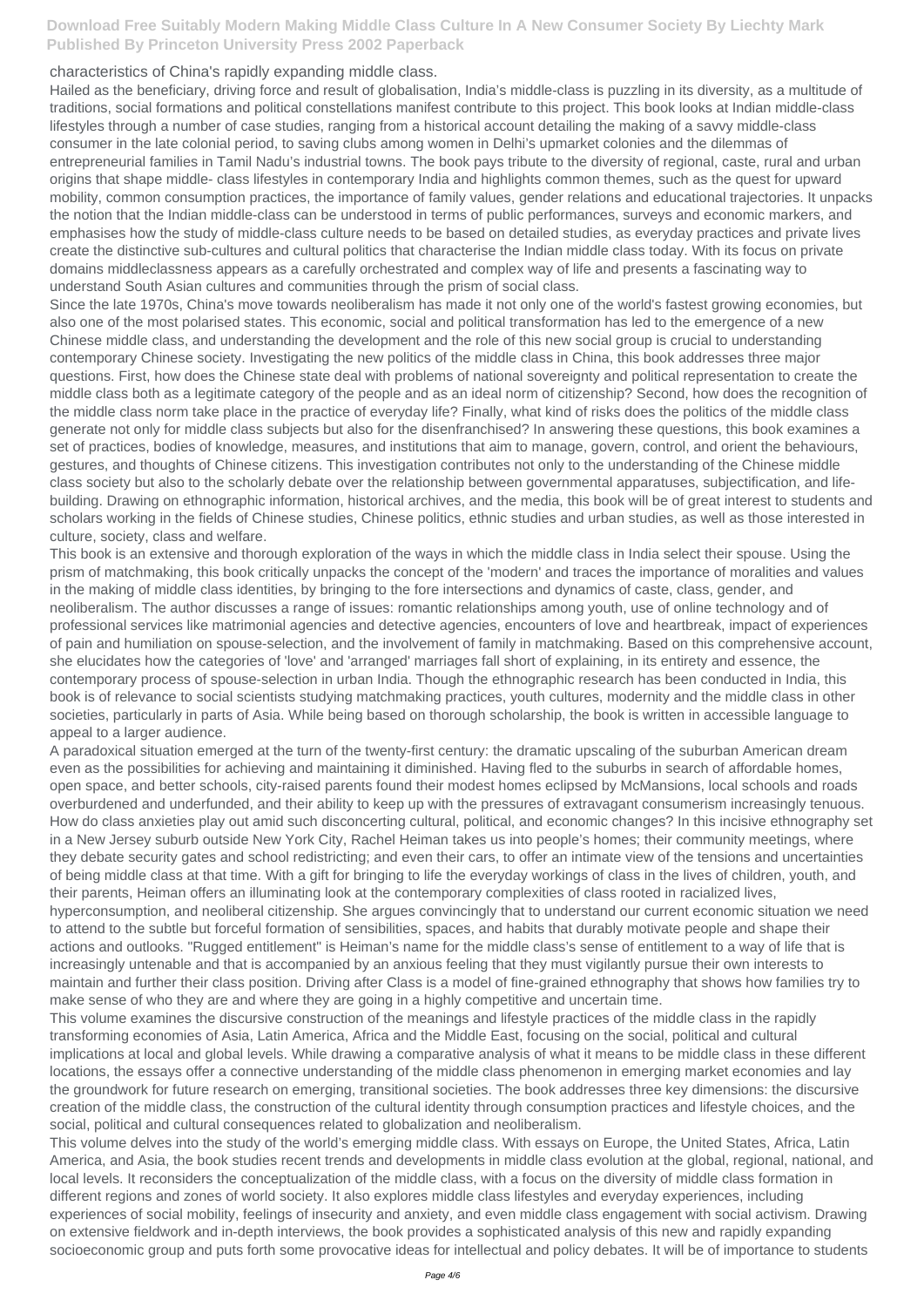and researchers of sociology, economics, development studies, political studies, Latin American studies, and Asian Studies. Provincial Hinduism explores intersecting religious worlds in an ordinary Indian city that remains close to its traditional roots, while bearing witness to the impact of globalization. Daniel Gold looks at modern religious life in the central Indian city of Gwalior, drawing attention to the often complex religious sensibilities behind ordinary Hindu practice. Gold describes temples of different types, their legendary histories, and the people who patronize them. He also explores the attraction of Sufi shrines for many Gwalior Hindus. Delicate issues of socioreligious identity are highlighted through an examination of neighbors living together in a locality mixed in religion, caste, and class. Pursuing issues of community and identity, Gold turns to Gwalior's Maharashtrians and Sindhis, groups with roots in other parts of the subcontinent that have settled in the city for generations. These groups function as internal diasporas, organizing in different ways and making distinctive contributions to local religious life. The book concludes with a focus on new religious institutions invoking nineteenth-century innovators: three religious service organizations inspired by the great Swami Vivekenanda, and two contemporary guru-centered groups tracing lineages to Radhasoami Maharaj of Agra. Gold offers the first book-length study to analyze religious life in an ordinary, midsized Indian city, and in so doing has created an invaluable resource for scholars of contemporary Indian religion, culture, and society.

This book, set against the background of accounts of globalisation, aims to figure out the consumer orientation of the middle class in contemporary China, in particular how the new elements in consumer orientation operate in the Chinese context. It focuses on the contemporary middle class. Data used in the book are taken from national representative surveys conducted in the recent decade and also from 30 interviews with middle class people in Beijing. The book focuses on the consumption patterns from everyday consumption, taste and material culture. It highlights consumers' self-referential orientations: the pursuit of pleasure, tempered by considerations regarding comfort, is a significant form of aesthetic justification. Living within one's means i.e. keeping a balance between expenditure and income is the main moral justification. Consumers' orientations draw on a new set of elements, conceptualised in this research as "the orientation toward personal pleasure and comfort." This orientation is shaped by social conventions, traditional values and the metropolitan context. The findings challenge the stereotype of the Chinese "new rich" and the one-dimensional pictures of tendencies towards either conspicuous display or frugality. Contents: Introduction Theoretical Approaches from the Sociology of Consumption The Formation of the Contemporary Middle Class The Emergence of Consumer Culture Research Methodology Characteristics of the Middle Class and Their Consumption Patterns Homeownership of the Young Middle Class Everyday Consumption of the Middle Class Consumption and Social Conventions Taste and Material Aspiration Conclusion Readership: Policymakers, professionals, academics, undergraduate and graduate students interested in China's new rich and the consumer orientation of the middle class in contemporary China. Keywords: Consumption;Middle Class;China Study;Taste;Consumer Culture;SurveyReview: Key Features: This book employs systematic methodology and framework to analyze consumer culture of the middle class, which could generate both academic and marketing significance This book draws on a new and distinct conceptualization of the Chinese middle class as "the orientation toward personal pleasure and comfort," to be opposed to the popular depiction of their being either conspicuous or frugal The author, with her work and life experiences in both China and the UK, has conducted academic practices in multiple contexts and witnessed consumer culture of the Chinese middle class in both China and overseas; these experiences therefore empower the book with more comprehensive and penetrating insights

What does consumption in the global south signify, and how are its complexities communicated in media discourses? This book looks at the media representation of consumer culture in Africa, China, Brazil and India through case studies ranging from celebrity selfies, to travel websites, news reports and documentary film.

The West has seen the rise of the organic movement. In the Muslim world, a similar halal movement is rapidly spreading. Malaysia is at the forefront of this new global phenomenon.

Myungji Yang's From Miracle to Mirage is a critical account of the trajectory of state-sponsored middle-class formation in Korea in the second half of the twentieth century. Yang's book offers a compelling story of the reality behind the myth of middle-class formation. Capturing the emergence, reproduction, and fragmentation of the Korean middle class, From Miracle to Mirage traces the historical process through which the seemingly successful state project of building a middleclass society resulted in a mirage. Yang argues that profitable speculation in skyrocketing prices for Seoul real estate led to mobility and material comforts for the new middle class. She also shows that the fragility inherent in such developments was embedded in the very formation of that socioeconomic group. Taking exception to conventional views, Yang emphasizes the role of the state in producing patterns of class structure and social inequality. She demonstrates the speculative and exclusionary ways in which the middle class was formed. Domestic politics and state policies, she argues, have shaped the lived experiences and identities of the Korean middle class. From Miracle to Mirage gives us a new interpretation of the reality behind the myth. Yang's analysis provides evidence of how in cultural and objective terms the country's rapid, compressed program of economic development created a deeply distorted distribution of wealth. Across Africa, a burgeoning middle class has become the poster child for the 'Africa rising' narrative. Ambitious, aspirational and increasingly affluent, this group is said to embody the values and hopes of the new Africa, with international bodies ranging from the United Nations Development Programme to the World Bank regarding them as important agents of both economic development and democratic change. This narrative, however, obscures the complex and often ambiguous role that this group actually plays in African societies. Bringing together economists, political scientists, anthropologists and development experts, and spanning a variety of case studies from across the continent, this collection provides a much-needed corrective to the received wisdom within development circles, and provides a fresh perspective on social transformations in contemporary Africa. Yoga gurus on lifestyle cable channels targeting time-pressured Indian urbanites; Chinese dating shows promoting competitive individualism; Taiwanese domestic makeover formats combining feng shui with life planning advice: Asian TV screens are increasingly home to a wild proliferation of popular factual programs providing lifestyle guidance to viewers. In Telemodernities Tania Lewis, Fran Martin, and Wanning Sun demonstrate how lifestyle-oriented popular factual